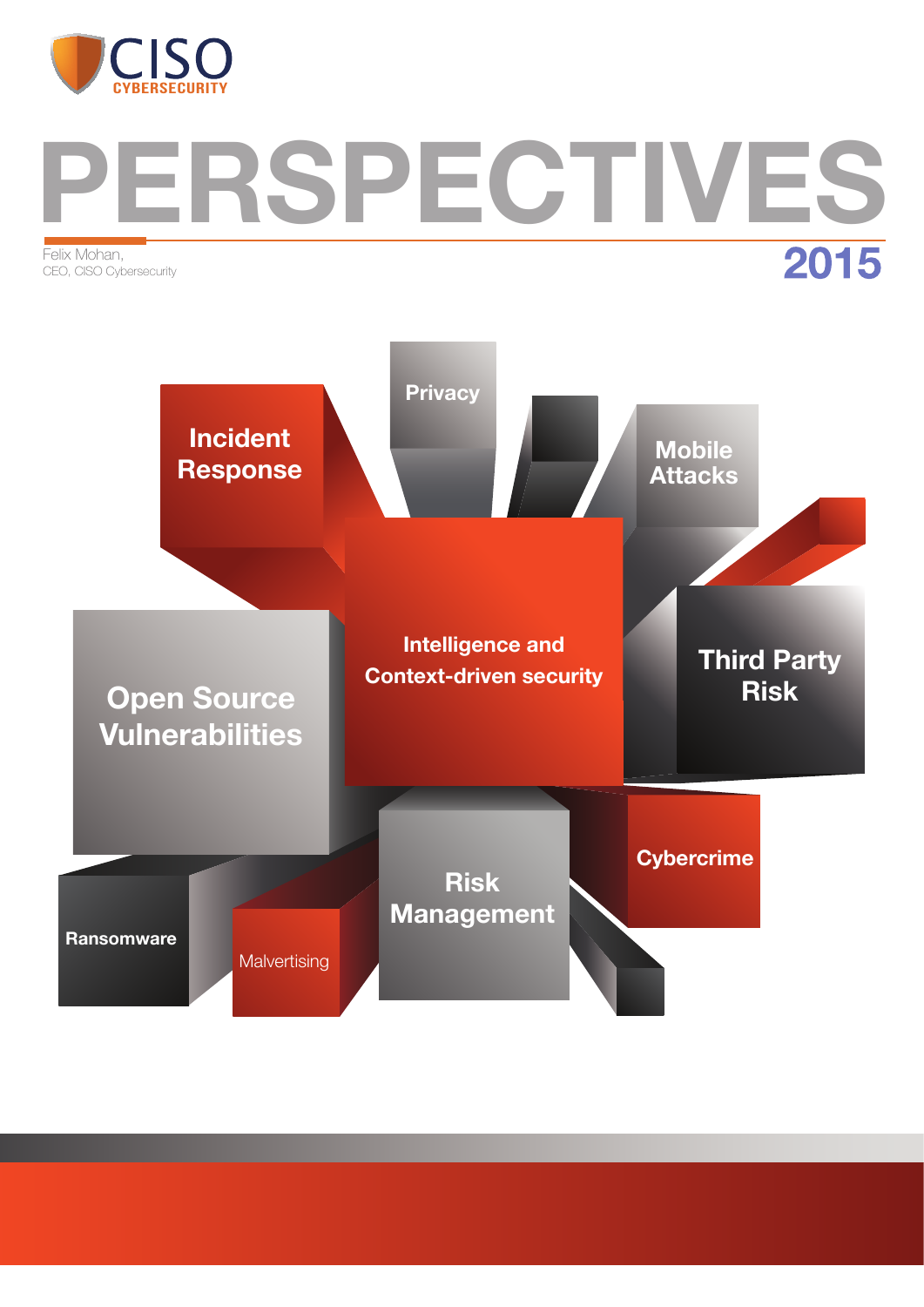# **Cybercrime**

2015

PERSPECTIVES

If 2014 was the year of the breach – it was courtesy cybercriminals and their cybercrime industry in full throttle ably supported by the complacency of victim organizations. With more high value assets projected to migrate into the cloud and online, criminals will find more attractive targets in 2015 to go after. But as law enforcement gets more effective with take-down of criminal activities and increased arrests, criminals will increasingly operate from within the deep web using darknet services like Tor for communicating with their C&C infrastructure (we witnessed the Reveton ransomware use Tor). Given the buyers' concerns on getting caught by law enforcement, cybercriminal gangs are offering anonymity and untraceability in their wares at a premium. Also, with the high profile breaches of 2014, there is a glut in the underground marketplace for credit cards, and their prices have crashed. Compared to credit cards medical record data is selling at about 15x times, and therefore breaching hospitals for harvesting medical records will see an upswing. 2015 will also see far greater collaboration between cybercriminal gangs as they pool their individual strengths to breach entities that are getting progressively better protected. But the criminals will continue to compete in the market place to sell their stolen wares.

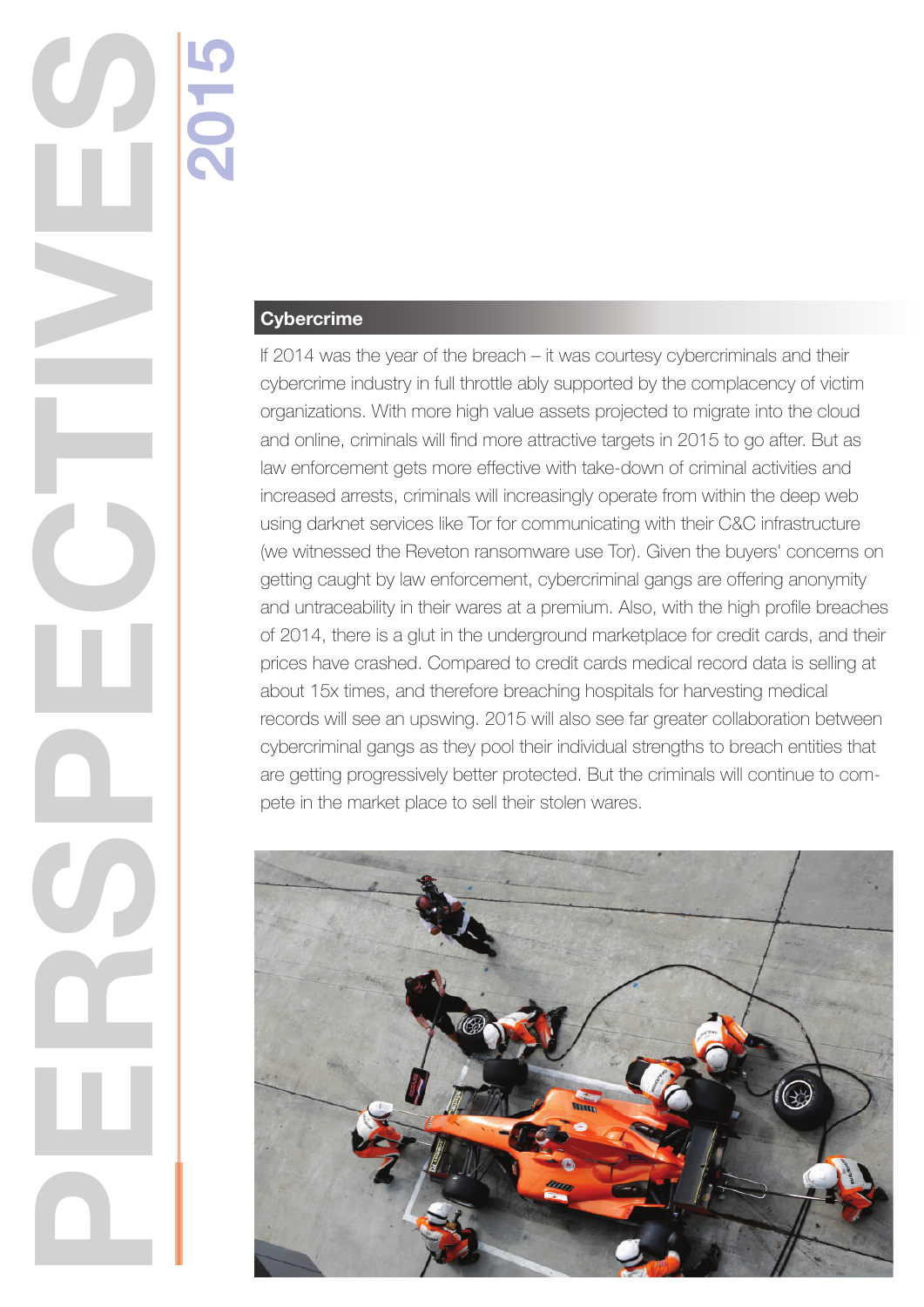### Incident Response

2015

PERSPECTIVES

The high profile breaches of 2014, that included JP Morgan Chase (with an

annual security budget of \$200 million and over 1000 top notch security professionals in-house), there is greater consciousness about the ineffectiveness of technical controls and the need to accept the reality of operating their businesses in a compromised state. In this state, detection, response and recovery become important and 2015 will see many organizations turn their attention to identifying Indicators of Compromise and implementing Enterprise Incident Response Plans. Increasing numbers of organizations will build in-house capability or retain on-demand service for recovering evidence, conducting root cause analysis of the incident (not just the symptoms) and conducting forensic investigation.

#### Intelligence and Context-driven security

2014 breaches have underlined the ineffectiveness of technical controls to prevent intrusions. Obtaining situational awareness of the environment in real or near-time is becoming crucial to mitigate risks. Both Target and JP Morgan Chase attacks could have been thwarted in the early stages if network anomalies and user activities were picked up, for instance when the attackers were querying the AD to map out the network layout and inventory. In 2015, with lessons of the 2014 breaches in hindsight, organizations will start to baseline their networks and systems to know what are normal.

2015 will see organizations turning to security intelligence platforms that integrate information from events and packet flows with contextual data to provide better detection and vulnerability prioritization. Also there will be greater interaction between silos of technical controls, for instance between SAST, DAST and WAF. Organizations will begin to ask for interoperability as a criterion for buying technical controls. External security intelligence feeds into the organization will start to get customized and be provided as intelligence-as-a-service by vendors. Such service will become a big market in the next 3-4 years.

There will be more adoption of big data platforms linked to the security intelligence platform to acquire insights from the security event and flow data. Better security insights will become crucial to combat APTs and targeted attacks.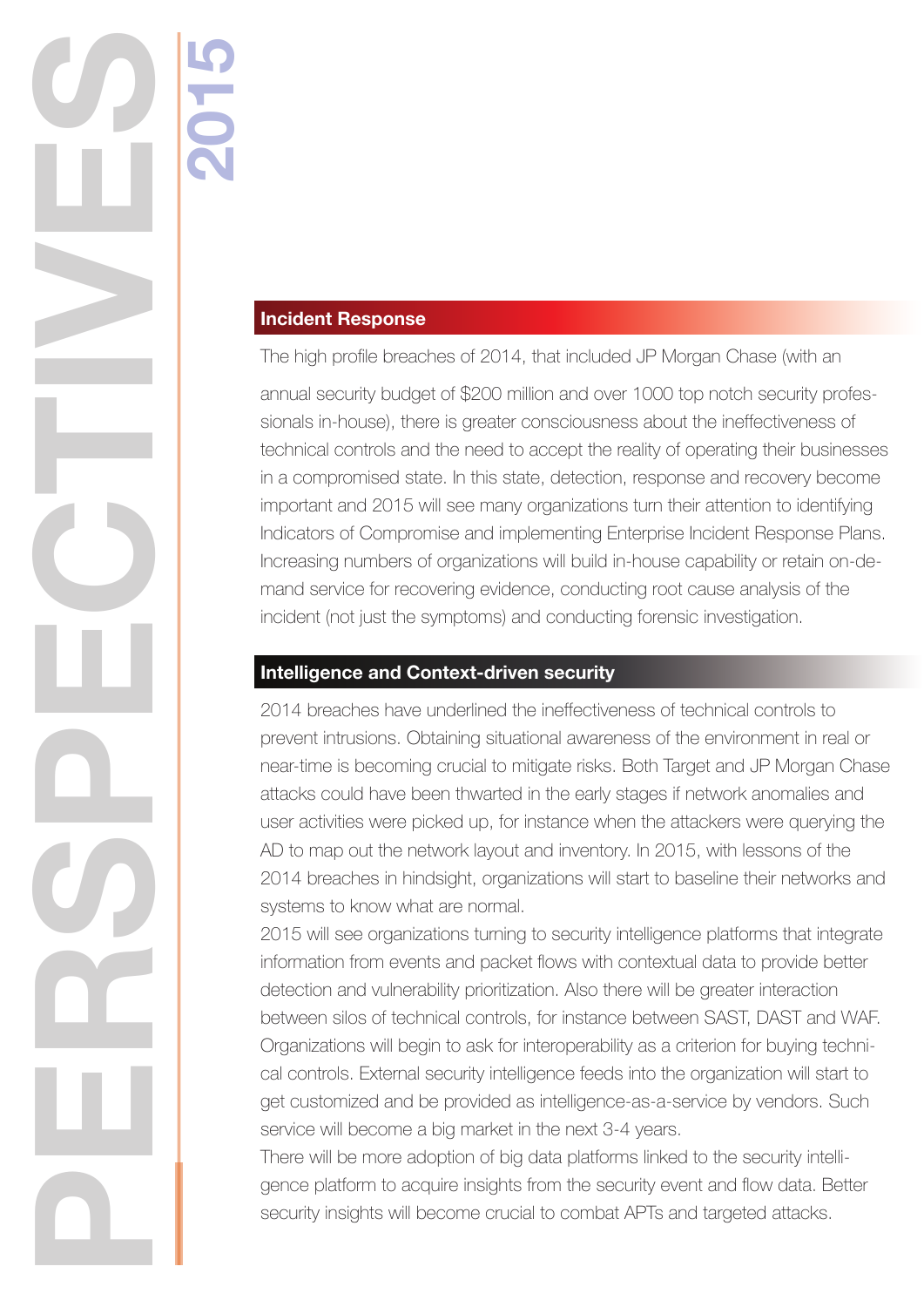## Risk Management

2015

Risk management will become more threat-centric and will be supported by formal threat modeling techniques like STRIDE and DREAD. Risk management will underscore the fact that it is not possible to have a 100 percent secured environment. In 2015 organizations will shift from the check-in-the-box risk management to actually analyzing their risk appetite, and identifying what the business relies on most (the crown jewels) and invest efforts and cost on their protection and recovery. Organizations will increasingly adopt cyber insurance as a means of transferring risks.

#### **Privacy**

PERSPECTIVES

With the latest addition of Sony to the string of PII breaches, privacy has become a hot topic. The victims' huge business costs due to reputational damage and loss of customer trust and churn, has forced a greater focus on protecting PII as both a compliance and business risk issue. Governments will evolve the scope and content of data privacy rules and in 2015, many countries including EU, India, Australia, Japan, S Korea, Canada, countries in Latin America and many others may enact more stringent data privacy laws and regulations.

### Third party risk

With the inexorable shift to cloud there will be increasing loss of ownership on organizational infrastructure. Loss of ownership would translate to diminished control and organizations will become dependent on the diligence of third party security processes. However, going by the trend of breaches, many of them have been mounted via third parties and partners. Therefore, organizations will put in stringent security requirements in their third party contracts along with stiff liabilities for attacks whose origins are attributed to the third party.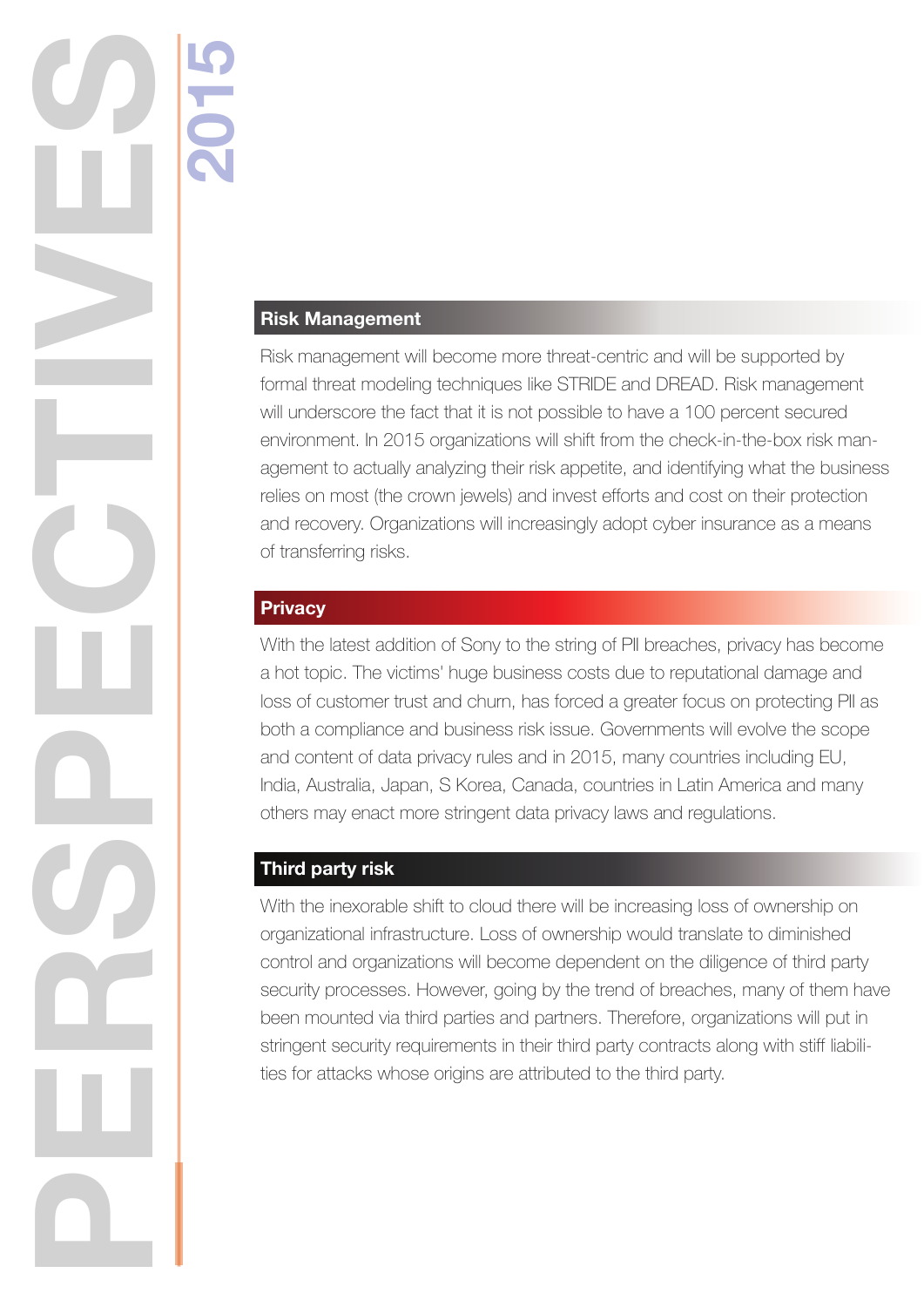## Mobile attacks

2015

PERSPECTIVES

Mobile attacks will grow rapidly and will reach an unprecedented threshold. A major contributor to this state of affairs will be Android OS fragmentation (most users are stuck in outdated versions of Android that are full of security holes - just about 3% of Android devices in use are on the latest versions, while over 33% users are still on Gingerbread that was last updated in Sept 2011). There will be many new mobile malware generation and exploit kits available in the wild that will make it easy for cybercriminals to target mobile users. Their task will be made easier because most users either don't want to or can't update their systems and software with the latest patches. Mobile phishing will become common to divert users to malicious sites and mobile App Stores will continue to be the major source of malware with increased use of compromised advertising networks to serve malicious advertisements (malvertisements) that direct the mobile user to malicious apps in the App Stores.

On average organizations would release an app every 6-8 weeks. This does not provide adequate time for thorough app testing, and most apps would be released and function in a perpetual beta state. Given this reality, 2015 will see organizations putting in clauses for "maximum time to recover/correct a bug" in their mobile app development outsourcing contracts, with stiff liabilities in event of non-compliance.

Apple iOS platform saw a new era of threat in Nov 2014 with the WireLurker malware that compromised even 'non-jail broken' devices. This significantly diminished the confidence of users in the security assurance of the Apple platform. 2015 will see bigger Apple breaches.

At the network layer, fake femtocells and GSM base station attacks will rise, so will the man-in-middle attacks due to compromised WiFi networks with increased usage of mobile data offloading options.

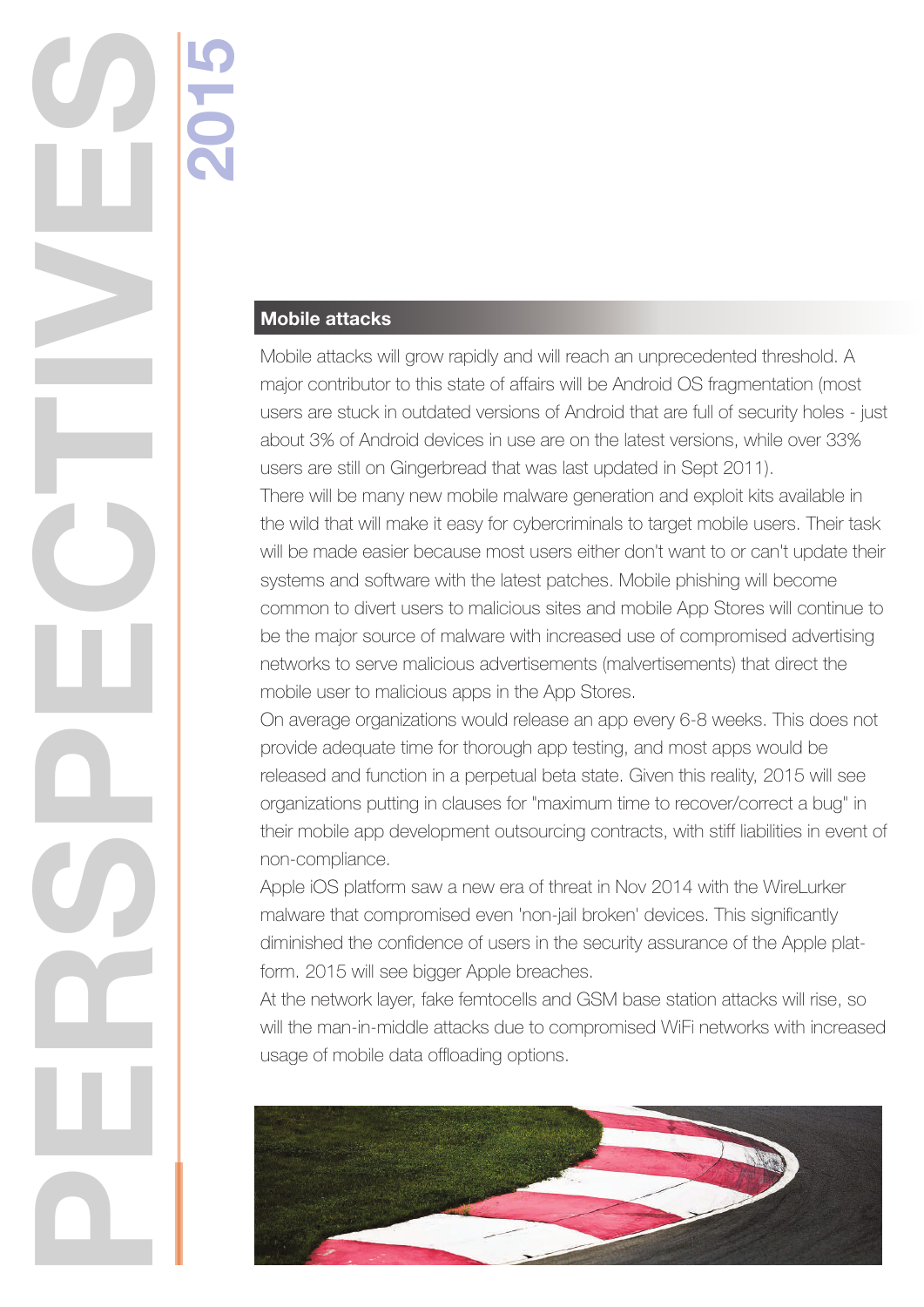#### **Ransomware**

2015

With Cryptolocker, ransomware got firmly entrenched as a lucrative attack vector for criminals. Now it is making an entry into mobile devices as was witnessed in the Reveton malware for Android. The sophistication of the ransomware has increased with their usage of Tor network for hiding its communication with its C&C servers.

2015 will see ransomware going after data backups in the cloud, by first compromising end user devices to steal their cloud login credentials and then encrypting the user's data in the cloud before demanding ransom. This would leave the user with no backup, and make the demand for ransom much more effective for the criminals.

Criminals will target organizations in addition to individual users. In compromised organization networks the malware will search for high value targets such as network storage and encrypt those to demand higher ransom.

#### **Malvertising**

PERSPECTIVES

2015 will see a rapid rise in the volumes of malvertisements delivered through compromised ad servers that are tricked to serve advertisements containing malicious codes or direct unwary users to malicious sites. Cybercriminals will prefer to exploit this vector because it is not possible to block or test every ad network (most of which are legitimate). They have the advantage because reputed websites (news and infotainment) are hardly ever blocked by office firewalls. Also convenient for them is the ease with which they can get access to millions of users with minimal effort – all they have to do is write the malvertisements code and leave it to the ad networks to do the dirty job.